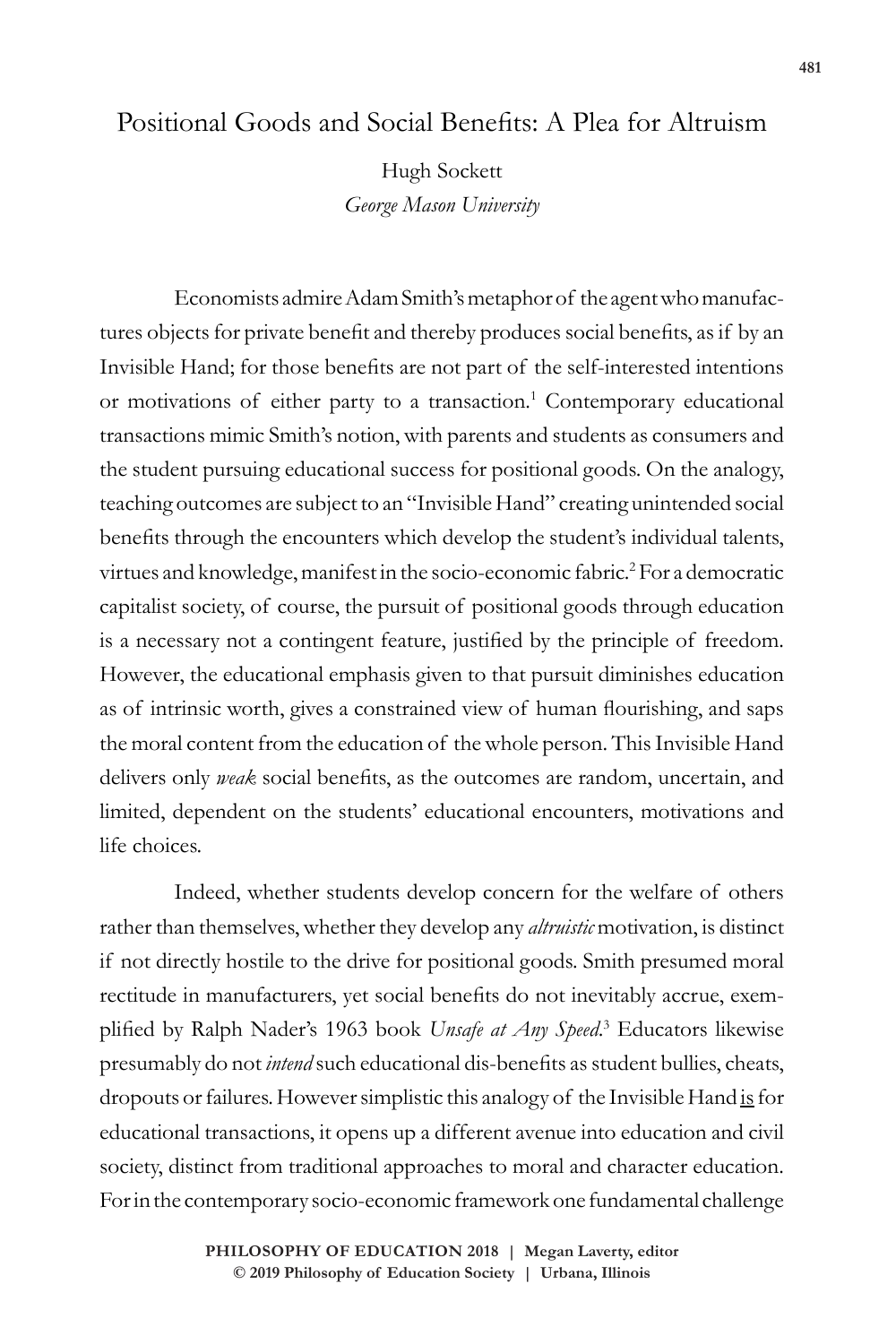for the educator is to accept the legitimacy of student and parent motivation for positional goods and simultaneously bring strong social (and moral) benefits within the educator's intentions and anticipated outcomes.

In this article, I first briefly describe the influence of the quest for positional goods on student perceptions and behaviors in contemporary educational practice and its outcomes. Second, I describe altruism as a social benefit, picking out five main features of the altruist and altruistic acts, and, pointing out that altruistic motivation is differently interpreted from distinctive ethical perspectives, focus on a utilitarian example. Third, I articulate the educational challenge through two central questions: first, on the teacher's responsibility, and second, on three conditions for educational practice, which open up an agenda of questions on justice, prejudice, and the epistemic life of groups in classrooms. The development of altruistic motivation can be directed intentionally at socially beneficial consequences, not abandoned to the aleatory Invisible Hand.

### THE DOMINANCE OF POSITIONAL GOODS

Public policy emphasizes the search for positional goods, i.e., to "develop the knowledge, skills and habits of the productive citizen." The following outcomes illustrate some of its effects.

First, it works – for many. Positional goods in a capitalist society are necessarily unevenly distributed.<sup>4</sup> "For example, in 2017 the median earnings of young adults with a master's or higher degree (\$65,000) were 26 percent higher than those of young adults with a bachelor's degree (\$51,800), and the median earnings of young adults with a bachelor's degree were 62 percent higher than those of young adult high school completers (\$32,000).<sup>5</sup> Non-completers are disproportionately African-American. They may be regarded as school failures, but schools have failed them.

Second, even when schools aim at social as opposed to individual benefits, programs can fail. Citizenship Education, for instance, encourages voting, but it is a paradigm example of a *weak* social benefit. In 2016 only 42 percent of the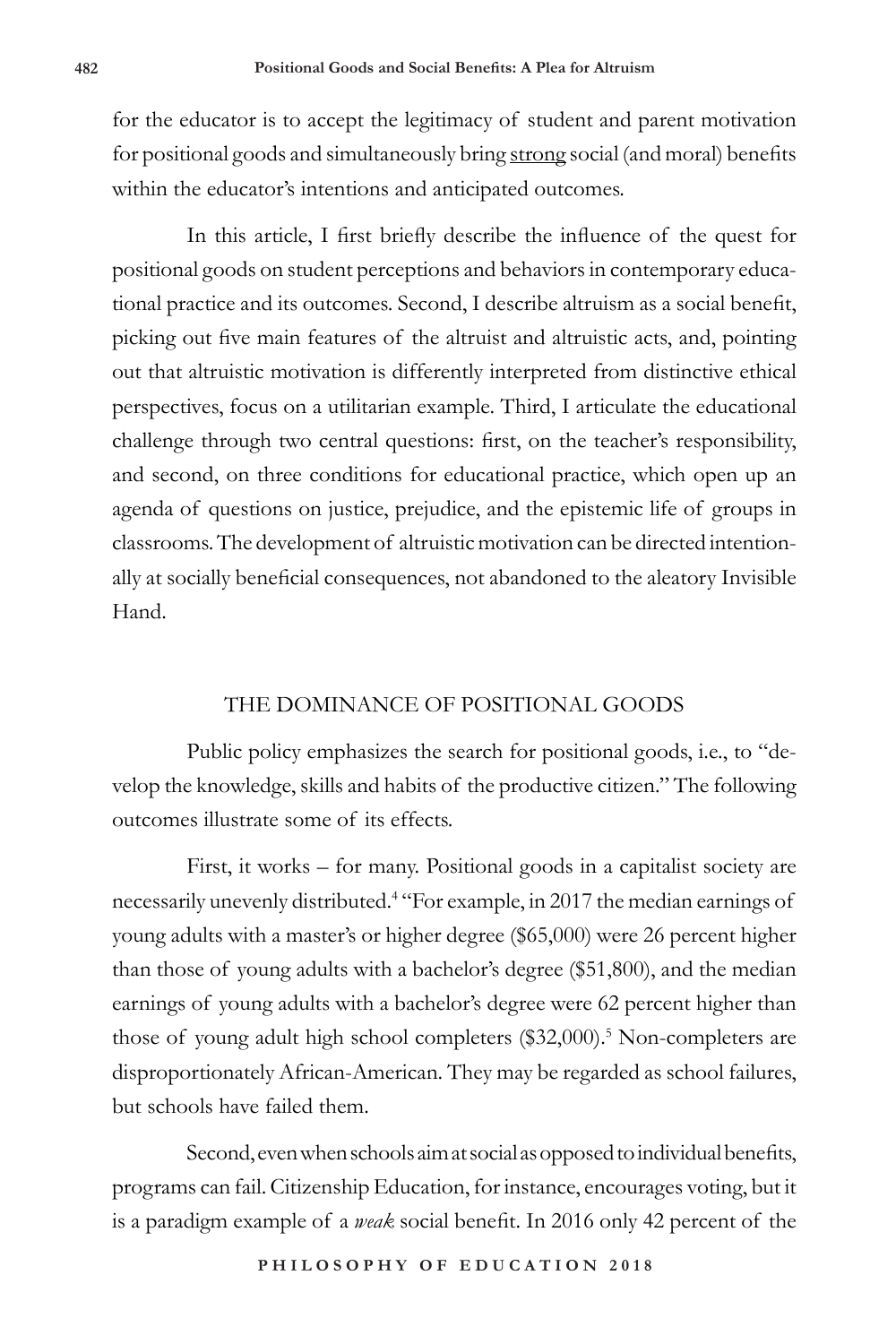18-29 demographic voted, compared to 59 percent of those citizens "eligible to vote" who did vote, notwithstanding the many complexities in accounting for non-voters.<sup>6</sup>Citizenship Education thus has yet to yield a full-blooded sense of a democratic community when more than half of this young demographic fail to undertake its most basic task.

 Third, the influence of a school's commitment to positional goods lurks in two systemic moral problems within educational practice, obviously in cheating but less so in bullying. Cheating is a major issue for schools and educators, indicating a student's moral failure in claiming knowledge.<sup>7</sup> In 2011, one study reported that "more than half of teenagers say they have cheated on a test during the last year."8 Yet most students know that cheating is wrong, and some gifted and talented students acknowledge that they really did not need to cheat but if others do, given the competition for positional goods, it is irrational not to follow suit in the mores of school society.<sup>9</sup>

Bullying is an immoral quest for personal power, itself a positional good. It often emerges from the classroom experience of a non-cooperative but competitive environment.10 Children perceive bullying as a more severe problem than adults, yielding fear and loneliness.<sup>11</sup> Studies show a quarter of children in schools at some point are victims, but it is prevalent in early adolescence.<sup>12</sup> Two matters are of related moral concern, namely the attitudes of bystanders and the reactions of the bullied. First, bystanders provide further humiliation for the victim and encouragement for the bully and at the same time they are reluctant to intervene.13 Second, in almost all cases of school shootings studied over 30 years, perpetrators had been bullied and then targeted their aggressors, as at Columbine High School. Social-psychological explanations apart, bullying exemplifies the power dynamics present within the school as an institution, in a classroom or, say, in a dinner line.<sup>14</sup>

Schools and teachers presumably promote neither cheating nor bullying. Yet, they are social dis-benefits, the *unintended* consequences of educational practices, illustrative of competition for status.15 The educational challenge then becomes how to maximize social benefits as a means to diminishing these and other dis-benefits. This presents a cluster of familiar problems around school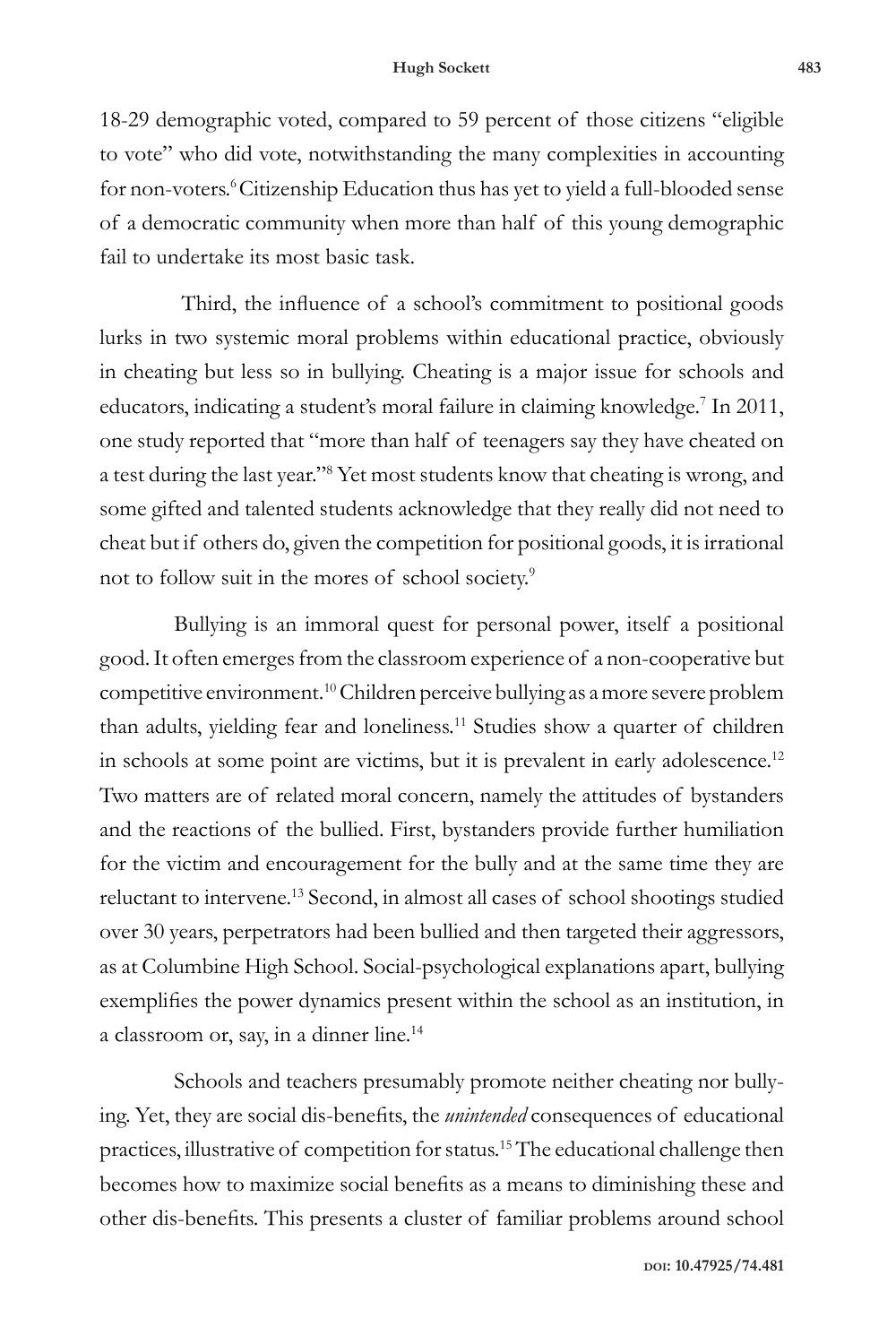failure, the relationships between moral education and the school ethos, cheating and testing, ignorance of significant data and, significantly, whether teachers acknowledge any responsibility. Altruism and altruistic motivation, it will now be argued, are social benefits that can come within both the intentions and responsibilities of the teacher, with socially beneficial consequences.16

#### SOCIAL BENEFIT, ALTRUISM, AND ALTRUISTIC MOTIVATION

Formally, a social benefit is any outcome of the actions of an individual, a group or an institution that either a) does no social or economic harm, and/or b) removes a source of harm, and/or c) realizes public goods. A social benefit may accrue without being intended: First, (a) actions which avoid social and economic harm are socially beneficial because, for instance, they stabilize a valued public good, e.g., volunteers clearing trash from a waterway; second, actions which remove a source of harm, (b) e.g., when a company cleans up a polluted field, are beneficial to the local constituency affected by the pollution, and, third, actions which realize a public good, (c) e.g., law and order, government sponsored civil and political anti-smoking campaigns, or groups with role responsibilities (e.g., Human Rights Watch). Each is contributory to life in civil society.

Any social benefit for the public good, however, is one where one person's consumption of Q does not detract from another's *and* where none can be excluded from Q.<sup>15</sup> Public parks, for instance, are open to all. In education, A's knowledge ("consumption") of X does not detract from B knowing X, but children can be excluded from knowledge of X, e.g. through incompetent teaching. But while public goods are by definition social benefits, not all social benefits might be described as *public* goods, as in (b) above: Only specific groups may be the beneficiaries (parking spaces for the handicapped). What economists label as the "public goods problem" usually centers on the complexities of government activity, particularly questions about educational vouchers and charter schools, outside consideration here.

One public good and social benefit for civil society is individual (or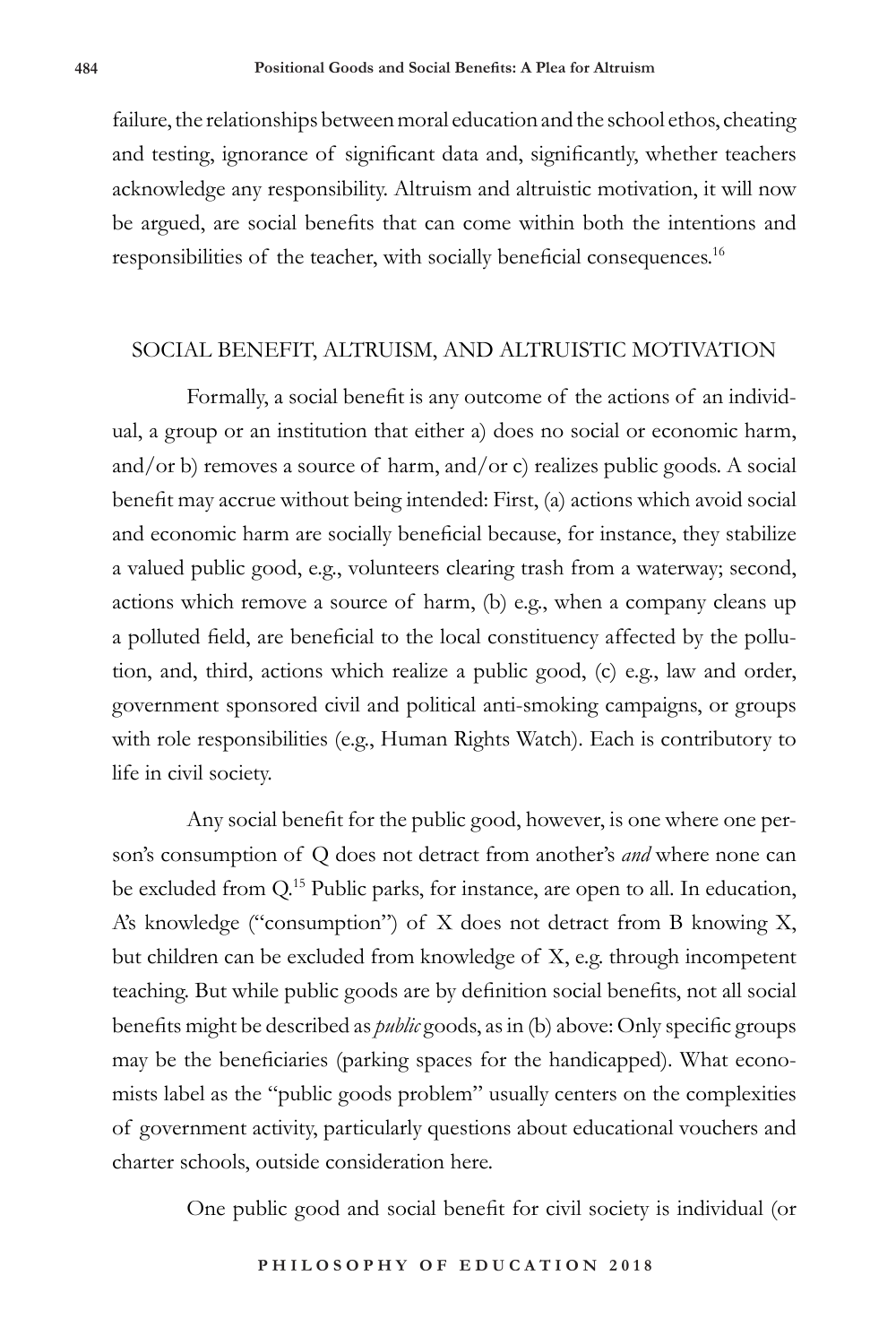group) altruism with the motivation implied, as a part of human flourishing or individual well-being for both agent(s) and recipient(s). That requires examining first the altruist and altruistic acts, and second altruistic motivation.

#### *The altruist and altruistic acts*

First, the altruist makes three altruistic judgments, on Martha Nussbaum's account: a) he or she believes that the misfortunes of others are serious, b) that these others have not brought this misfortune on themselves, and c) that they are themselves important parts of one's own scheme of ends and goals. The conjunction of these beliefs she regards as very likely to lead to action addressing the suffering, which is "a quasi-ethical achievement: namely, it involves valuing another person as part of one's own circle of concern."17 Richard Kraut also emphasizes that the altruist must have "a correct understanding of well-being" for the acts to be fully admirable.<sup>18</sup>

Second, the altruist must act; altruism is "*behavior* undertaken deliberately to help someone other than the agent *for that other individual's sake.*"19 Outcomes matter: Compassion, empathy, or contemplating the plight of the starving, is not enough. Indeed, compassion and empathy are only contingently related to altruistic acts. Actions based on Nussbaum's judgment criteria are enough, and thus an altruistic act has to be based in informed reason underpinned by an ethical viewpoint.

Third, altruistic acts are not located within the prescriptions of a role. No *prescribed* or *convention*al role performance, whether that of a lawyer, teacher or parent, is altruistic. *Pro-bono* picks out precisely the altruism of a lawyer: it goes beyond role expectations. The teacher who spends weekends counselling the sick parents of a troubled child is not required to do so by contract. Such a teacher may see herself expanding or redefining her role and her responsibilities by being altruistic. Notwithstanding the Prodigal Son's protestations about his unworthiness as a son and appeals to his father's altruism, the father sees himself still in the parental role. Thus, altruism describes what goes beyond moral expectations or activities express or implicit in a conventional context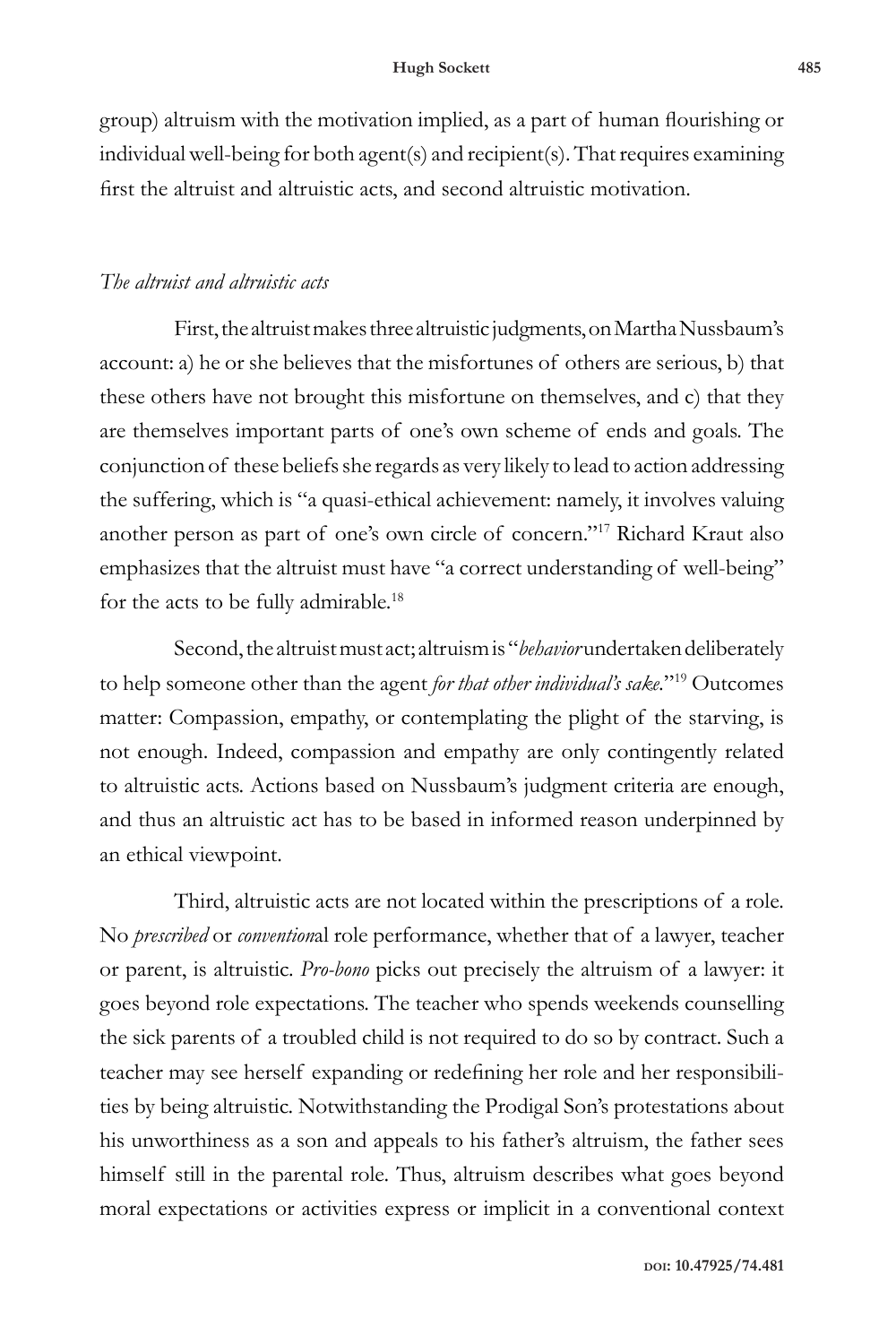of expectations or an employment contract.

Fourth, who deserves our altruistic concerns? Nussbaum focusses on those with serious misfortunes not caused by the deserving individual. Such people may also, to repeat Nussbaum, be objects of need, resentment and anger. If altruism demands outcomes, then altruistic choices have to be weighed against other responsibilities, and altruistic interventions must be realistic. The notion of altruism-desert, however, introduces a *justice* criterion which would need much more attention than I can give to it here. Deserving children in schools and classrooms make special demands in that many of their misfortunes, homelessness, dysfunctional families and so on are not their responsibility in ways that drug addicts or adult alcoholics may not be. Joshua Greene's contrast of Us and Them suggests that altruism-desert may well be more perspicuous to those whom we recognize as Us, e.g., family, maybe other kids on the block, even perhaps our class.20

Finally, if altruism is supererogatory, i.e., beyond the call of duty, it is significant to notice the underpinning ethical viewpoint leading to altruism to which I have referred. Duty evokes a Kantian perspective. But clearly, an Aristotelian or a Utilitarian would view an altruistic act differently, not as a matter of duty, to which I will return. In addition, Michael Hand argues that any breach of morality conceptually demands penalties for that breach: but no punishment can be meted out to those who are not altruistic, which might be significant for the educational development of altruistic motivation.<sup>21</sup>

#### *Altruistic motivation*

Accounts of altruism distinguish between the life-style self-sacrificial altruism of the saint, motivated presumably by service to God, and described by Kraut as "pure" altruism. That is distinct from what I label "mundane" altruism. Reasons are different from motives. Here motives are usually mixed. While a mundane altruist is doing good for others, relieving their suffering and thereby promoting a social benefit, these acts may yield for individuals a sense of well-being and self-identity. Altruistic motivation does not demand selfless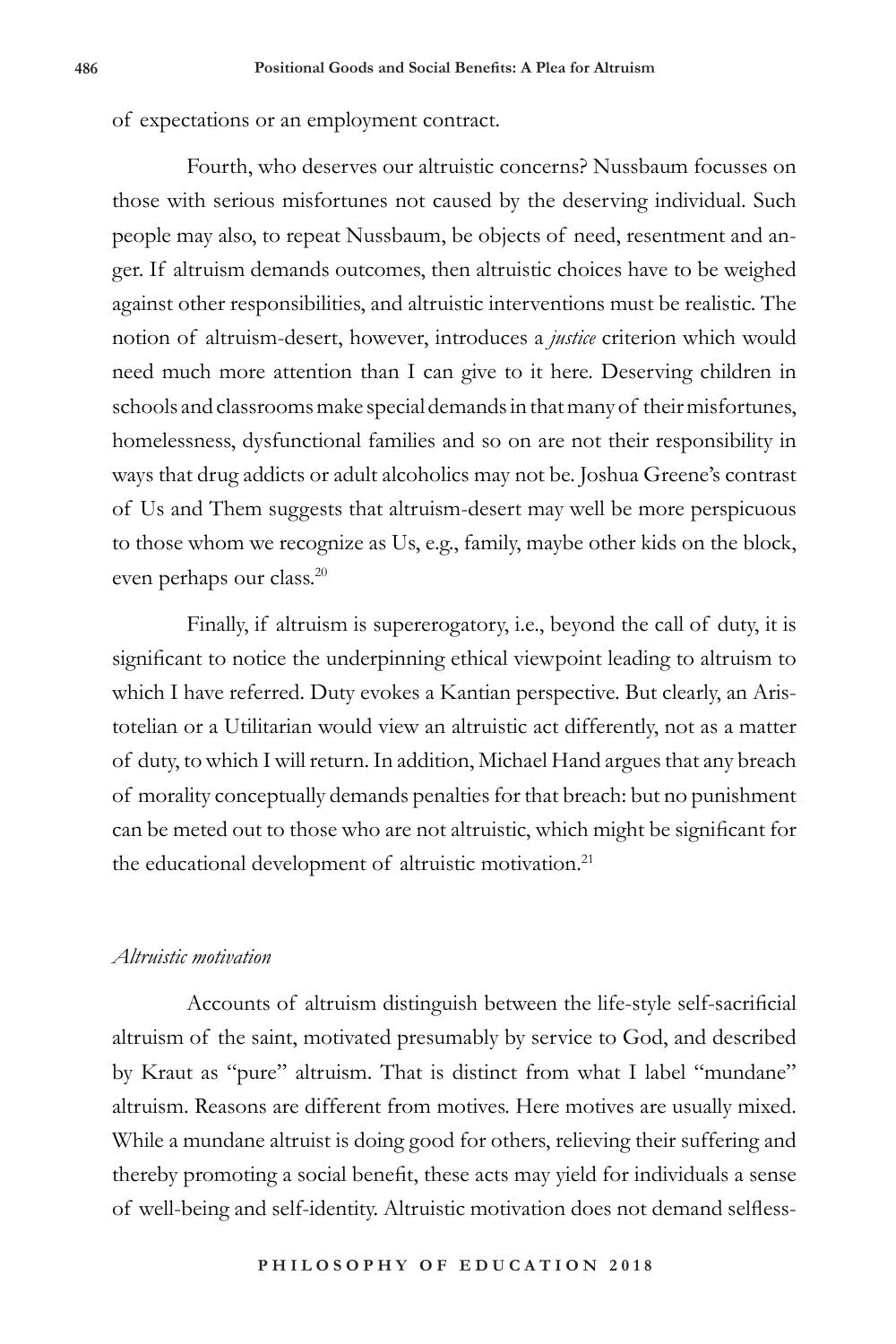ness: an altruist may get satisfaction from the moral applause of others for what is done, though the primary motivation must be to address the suffering and deliver appropriate outcomes.

However, the motivations of such a benefactor not only vary in intensity, but vary in terms of rationale and purpose, depending on ethical grounding. One could argue that an Aristotelian, for instance, is interested in altruistic acts to inform his or her sense of personal virtue. A religious couple who adopt orphan children can have mixed motives, but their altruism lies in their sense of religious obligation. However, a striking alternative is provided by Peter Singer's account of "effective" altruism, which displays a pragmatic and consequentialist approach to altruistic acts.<sup>22</sup> Effective altruism is a commitment to 'doing the most good you can' based on careful appreciation of need and desert, without compassion being the underpinning motive. In Singer's description, the "effective" altruist works out personal needs, limits them, and then typically donates a high proportion of income to charities, maximizing social benefit from his or her actions. Singer's effective altruists thus deny that their actions are sacrificial or egoistic, but straightforward responses embodying the "deep pragmatism" of Joshua Greene's utilitarianism.23 For Singer's effective altruists, each should count for one and none for more than one, him or herself included. Looking deliberatively toward individual or social needs within known groups, he suggests, is much more likely to bring about social benefit than a warm glow of empathy.

These other-regarding acts and motivations confront the inherent selfishness implicit in the search for positional goods. Altruistic motivation as a concern for others thus stands in formal contrast, even conflict, with the egoistic motivation dominating the search for positional goods.

### THE EDUCATIONAL CHALLENGE: ALTRUISM AND TEACHER RESPONSIBILITY

Nussbaum's description of the educational challenge of altruism is how "to broaden, educate, and stabilize elements of concern *that are already there* – and in particular how to build a stable and truly ethical concern for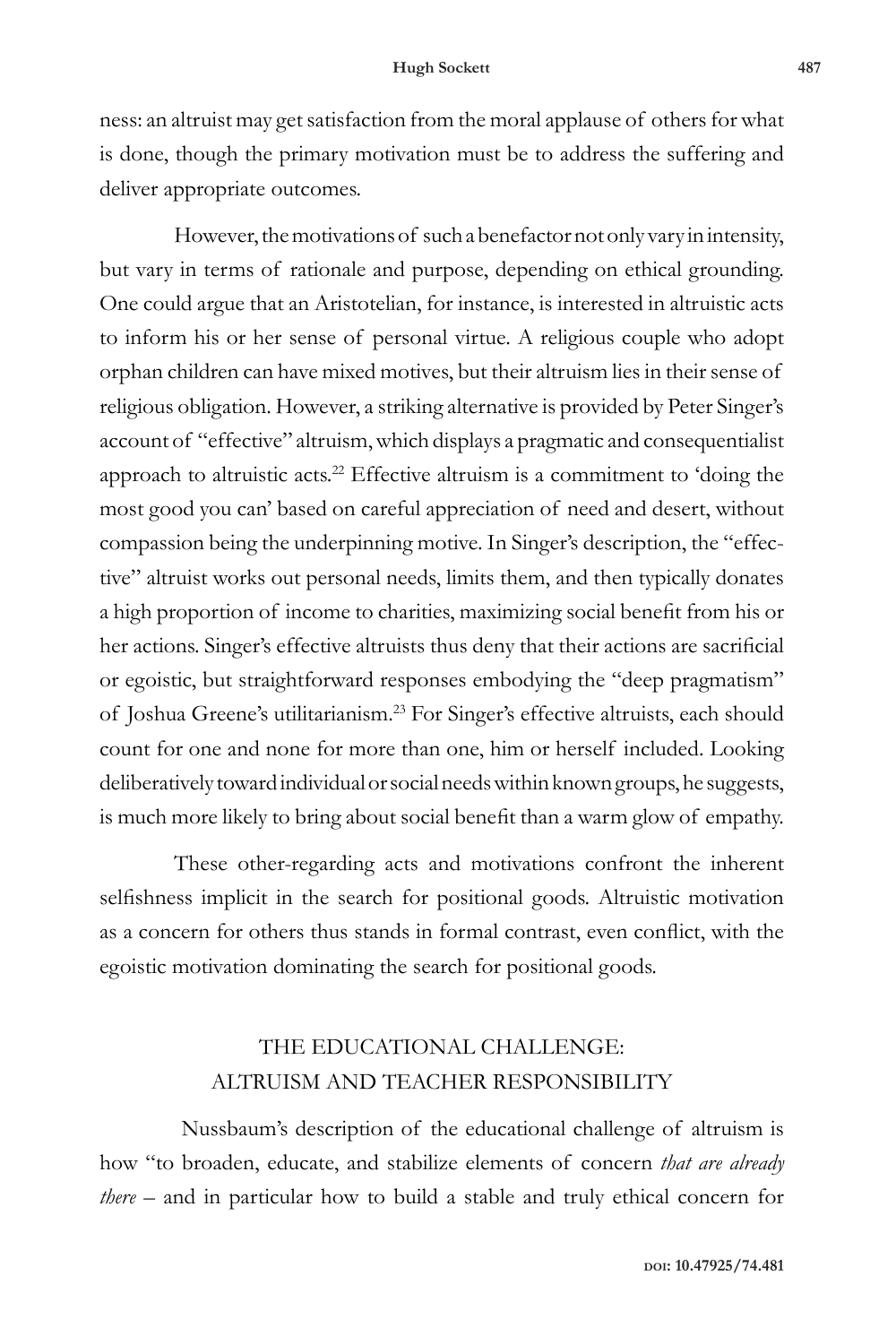persons, who are also objects of need, resentment and anger."<sup>24</sup> But what is meant by "already there"? Joshua Greene, mentioned above, recently argued that cooperation between those we recognize as "Us" is evolutionary, supported by brain research: The tragedy of Commonsense Morality is "Us"; our inability to cooperate with "Them."25 Nel Noddings finds a naturalistic base in the maternal factor.<sup>26</sup> C. Donald Batson's lifetime of research is directed at disproving universal egoism, as a catch-all explanation for human motivation, by working with an empathy-altruism hypothesis, namely that people act – naturally - out of concern for others and later an empathy-joy hypothesis that individuals experience pleasure at seeing the other's relief.<sup>27</sup> "What is already there" could refer to a naturalistic and/or an ethical perspective, seen as an altruistic disposition.

Recognizing these differences, we need to get at Nussbaum's stability within altruistic motivation, the *feeling* of concern which will arise from the cognitive appreciation that the other is experiencing some form of distress, *and* thereby deserves help, not indifference as with the bystander or exploitation as with the bully. To repeat. The development of altruistic motivation must, whatever is "already there," focus on information, reason and judgment. Empathetic responses to human distress are stimuli to altruistic motivation and informed acts based on judgment, but not co-extensive with it. Two questions arise: Is the development of altruistic motivation the teacher's responsibility? What conditions for educational practice might support altruistic motivation?

First, on the teacher's responsibility. John Austin's formulation in "A Plea for Excuses" helps tackle questions of a teacher or a school's responsibility for socially beneficial outcomes. Actions either excused or justified in a particular way and not in others throw light on standards of conduct, he writes, so we can only understand responses to these questions in the light of existing school and teacher standards in the limits, range and extent of responsibility. In "moral or practical affairs, we can know the facts and yet look at them mistakenly or perversely, or not fully realize or appreciate something, or even be under a total misconception."28 Thus, we can excuse ourselves by:

a) acknowledging a responsibility but denying that the situation was bad; or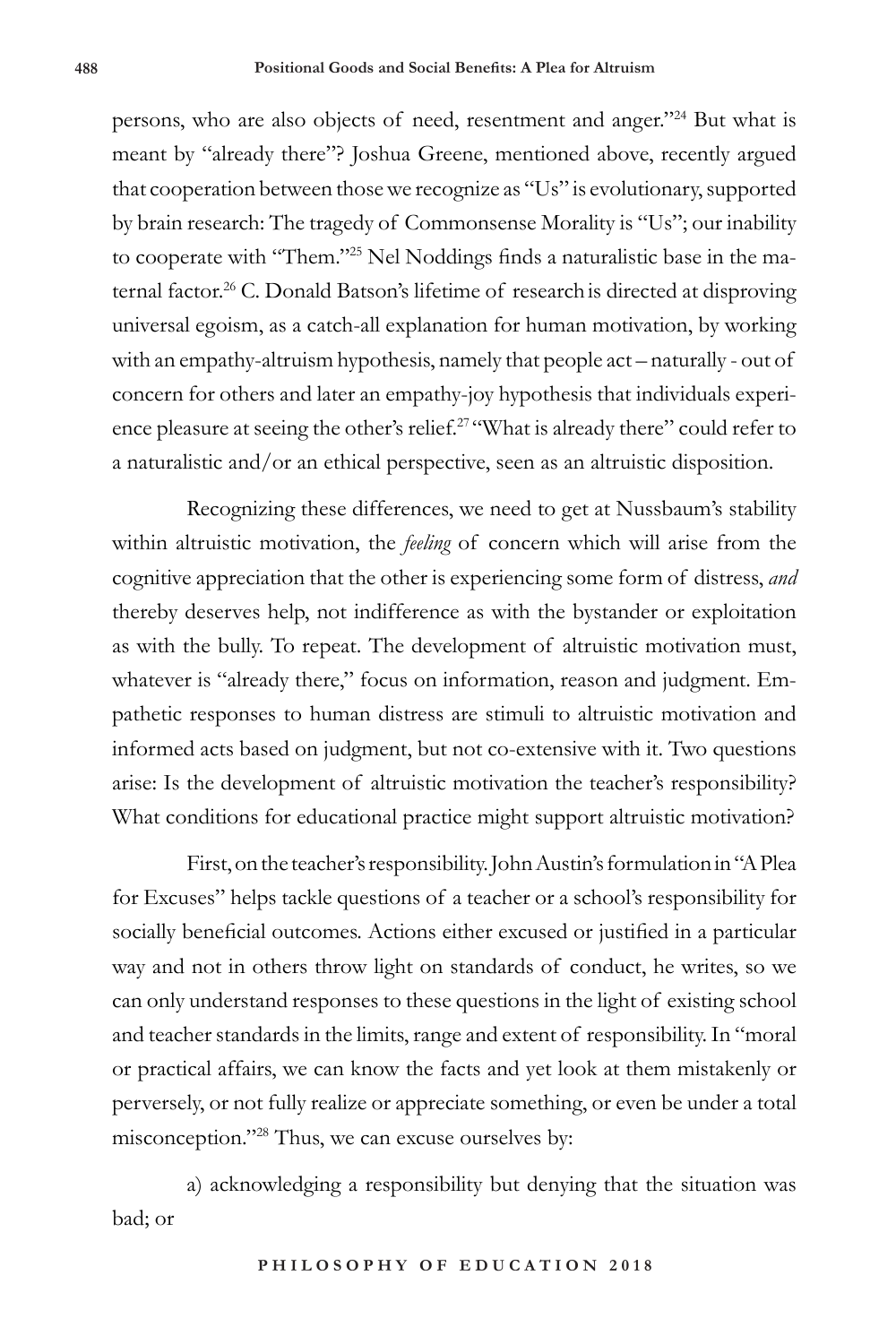b) accepting that the situation is bad, but not accept any responsibility for it.

In a) teachers might acknowledge responsibility for girls not doing more STEM subjects, but deny that it is bad, by pointing to increased attainments and cracks in the glass ceiling. Yet teachers might also know the data on bullying or cheating but look at them perversely or mistakenly, in Austin's phrase. They might ignore a bullying incident, or not "fully appreciate" the extent of psychological damage created by bullying.

In b) teachers might acknowledge that the situation is bad but deny responsibility. The denial can be formulated in various ways. Some children just "don't want to learn." They "have no confidence and low self-esteem." Others "choose ignorance" and oppose the system through disruption. Children, bullies in particular, can be viewed as products of poor parenting or a variety of socio-psychological explanations which are outside the teacher or the school's ability to control. Cheats are created through parental pressures, but children know the rules of the honor code. Schools may deny responsibility for the homelessness of two and a half million children in America, even though most of these children jostle from school to school unable to establish consistent relationships.29

Without further ethical argument, the claim here is that schools and teachers should identify and support cases of altruism-desert *and* stimulate altruistic motivation in children. This can be seen in two interactive dimensions: the *internal* responsibility within a classroom or school, and the *external* responsibility to parents or to a community. A child diagnosed with cancer, let us assume, is a paradigm example of altruism-desert: he or she will attract all manner of internal altruistic acts by teachers and by students. However, the quest for positional goods will often "crowd out" the development of altruistic motivation, as when a child protests at being asked to help a classmate with work. The internal responsibility may then fall heavily on group work driven by mutual help, not competition, which will complicate the motivation being enhanced.

The external responsibility provides major challenges. In many cases,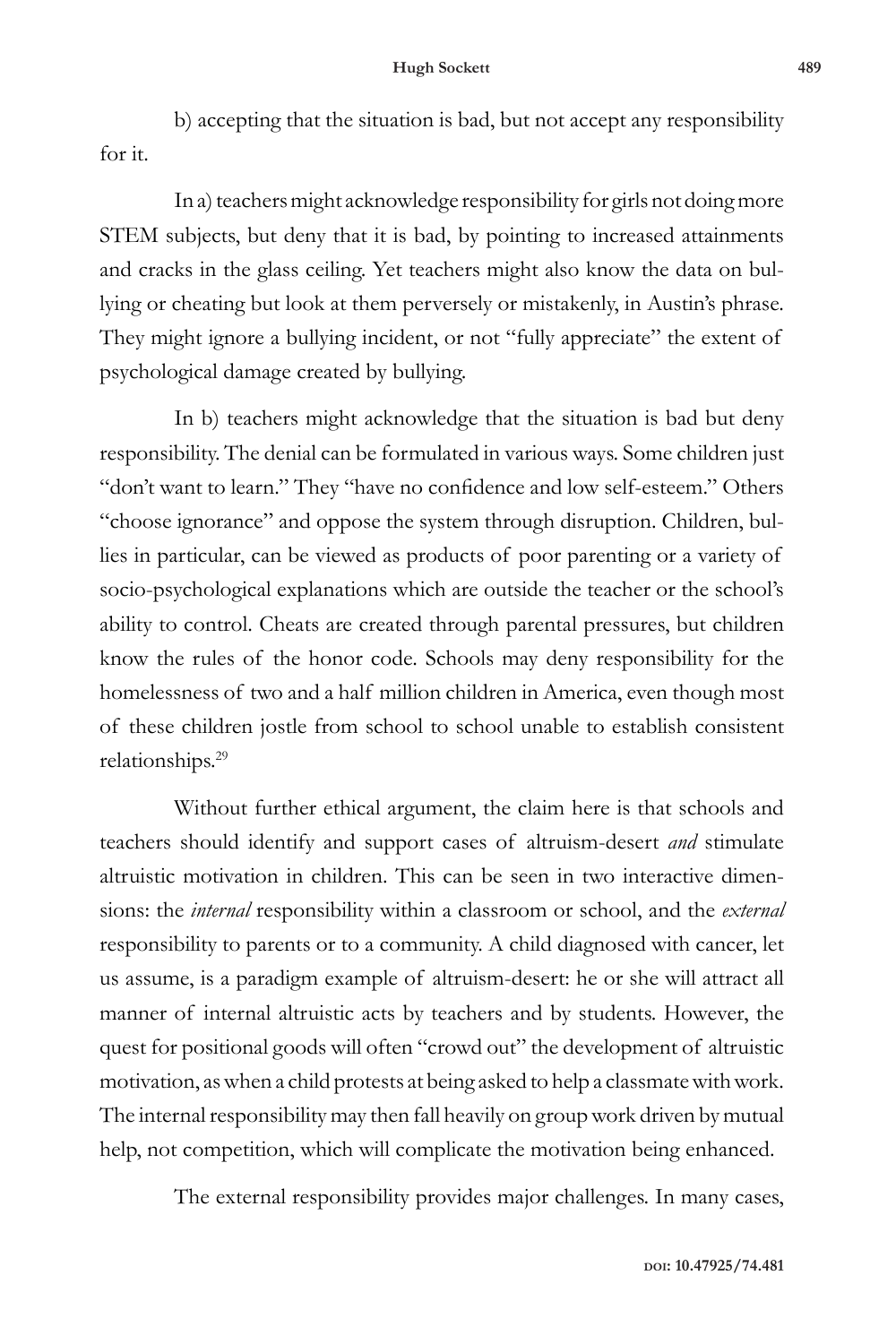it may take the form of parental education: a London school provides classes in Arabic for Muslim mothers whose mother tongue is English so that they can read the Koran. But it is those parents of children who do not have the resources, morally, emotionally or practically to relieve their children's distress who are thereby deserving of altruism. Joseph Johnson, Texas Coordinator for the Education of Homeless Children, provides an excellent assessment of Austin's, b) an excuse he would not accept:

> Perhaps the school cannot handle any more responsibilities. On the other hand, school staff contend that they truly can make a difference … Perhaps it is primarily a change in attitude that is required. Perhaps school staff can ensure that today's homeless children will not be tomorrow's homeless parents. Perhaps there truly is not a choice.30

Of course, there is a choice, and a distinction. First, Johnson is appealing to institutional and individual altruism. He is advocating acceptance of *external* responsibility for the well-being of homeless children *outside* the school's classrooms, by both the institution and its teachers, going well beyond their conventional responsibilities in, say, seeking contact with parents. But, how far should the school or the teacher's responsibility extend outside the environs of the institution, as it will create tensions between role responsibility determined by the authorities and altruism? Second, that *external* responsibility differs from the *internal* responsibility of the classroom teacher that addresses how altruistic motivation may be stimulated within schools and classrooms with social benefit in mind, while the *internal* is an outreach of formal authority.

## SOME CONDITIONS FOR ALTRUISTIC MOTIVATION IN CLASSROOMS

What then might be some conditions for the internal responsibilities of the classroom teacher? Several conditions, among many, will matter: a) no "crowding out" of altruism by the quest for positional goods; b) the development of a student's self-identity as an altruist, a person with concern for the suffering of others; c) opportunities for altruistic acts, both in the internal and the external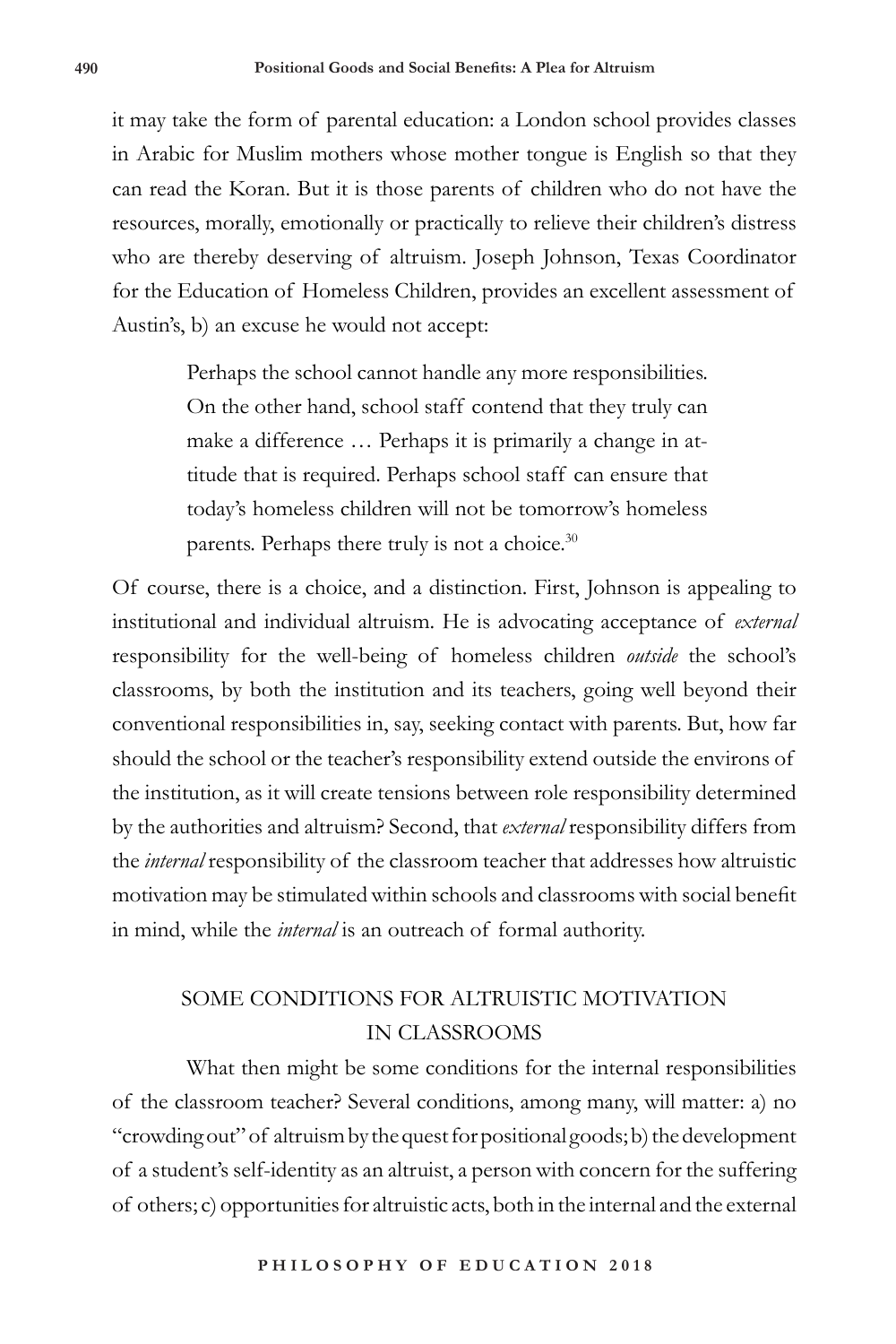#### **Hugh Sockett 491**

frameworks; d) understanding that the rewards are intrinsic; and e) a classroom community in which all develop a sense of a civil society community for those with serious misfortunes and that outcomes are constructed to mitigate those misfortunes. One central condition among these will be classroom conversation.

Kenneth Strike notes that "it requires a civic conversation that seeks common ground more than victory and a concomitant willingness to transform one's view so as to sustain the commons."31 Paul Grice articulated a "cooperative principle" for conversations characterized by quantity, quality, relation and manner.<sup>32</sup> Quantity demands using information not more than necessary for the conversation. Quality demands not stating beliefs you know to be false (no devil's advocates) or for which you lack evidence. Relation is about relevance to the conversation. In manner, the avoidance of obscurity, ambiguity, and be brief and orderly. Grant argues that such classroom dialog and critical inquiry precisely cultivates the ethical characteristics needed to participate in the deliberations of a democracy, especially in the complex decisions to be made on altruism-desert.33 Understanding through reason has to be hammered out if beliefs are to be tested and to become authentic.<sup>34</sup>

Second, therefore, such conversation must contain live controversies on altruism-desert, provoking disagreement. That will present: a) problems of privacy for discussion on the internal - individual students' misfortunes especially issues of blame, responsibility and conflict of purpose, possibly even mental health; and b) formal hypothetical questions to develop understanding, e.g., should the father have helped the Prodigal Son? Was it fair to the other son? There are also: c) special cases, contributions to funds for a child with cancer generating questions on individual or public responsibility for healthcare; and d) issues of desert in terms of global responsibilities. But, to repeat, desert is a matter of justice and that can be realized within a strong enough community, within a classroom, where altruistic support is often needed and deserved.

Third, Strike's reference to transforming viewpoints allude to implicit or explicit prejudices held by children, and dialogue and conversation should open up individual and group prejudice.35 In a classroom, students can shoulder epistemic responsibility, as a group, for both implicit and explicit prejudice, which elicit questions of culpability and blame.<sup>36</sup> The existence of such prejudices,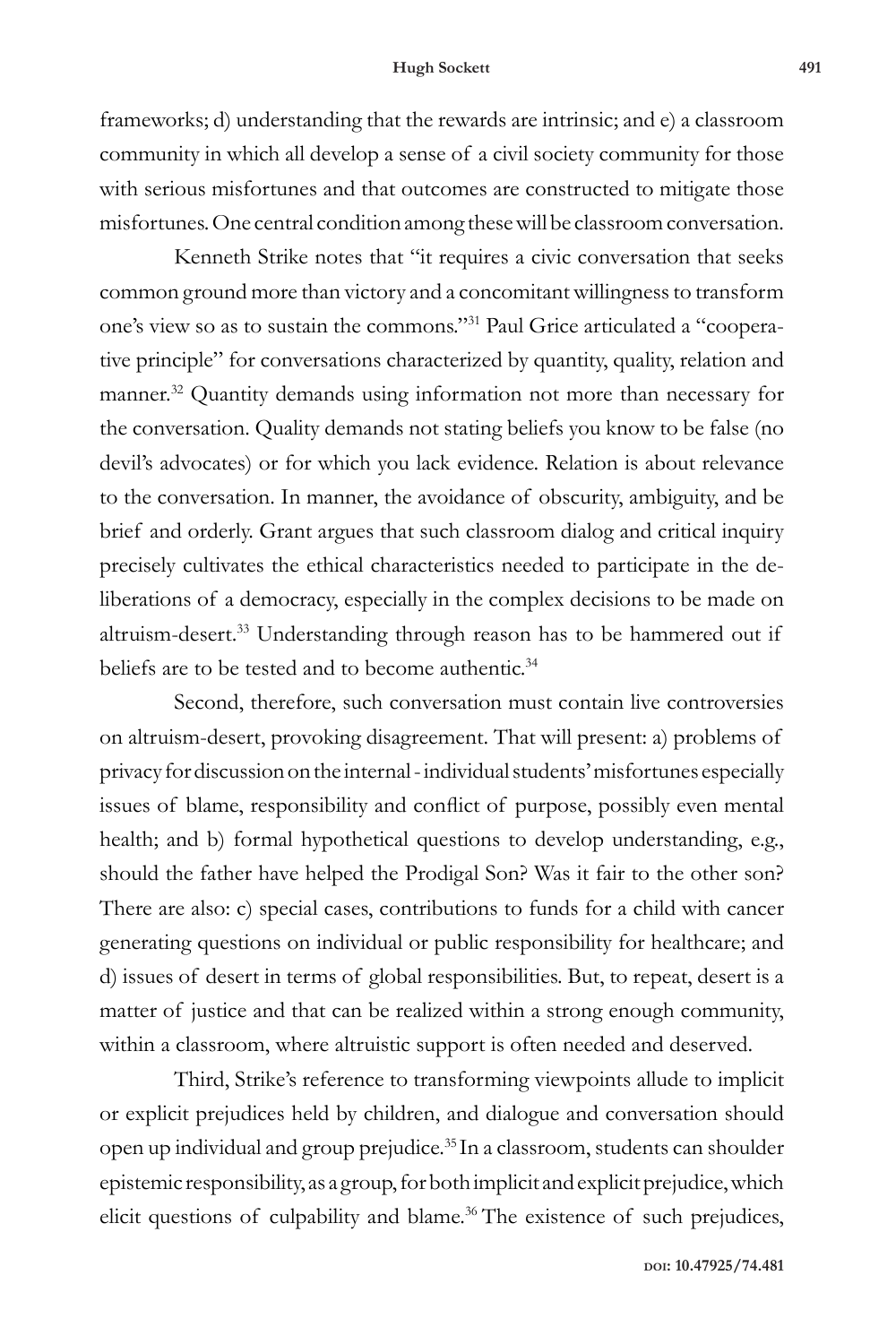apparent as much in schools as in civil society, puts demands on the institution of the school, not merely for ameliorative action where needed. Deliberation and action on altruism can create individual and collective ethical beliefs, central to civil society, with the concomitant intended social benefits as contrasted with the uncertain social benefits of the quest for positional goods.

1 Adam Smith, "Book IV, Chapter II," in *The Wealth of Nations* (New York: Bantam Classics, 1776/2003), paragraph IX.

2 Martin Hollis, "Education as a Positional Good," *Journal of Philosophy of Education* 16, no. 2 (1982): 235–244.

3 Adam Smith, *Theory of Moral Sentiments* (London: Penguin, 1759/2009).

4 Fred Hirsch, *The Social Limits to Growth* (London: Routledge and Kegan Paul, 1978).

5 "The Condition of Education," National Center for Educational Statistics, updated 2019, https://nces.ed.gov/programs/coe/indicator\_cba.asp

6 "United States Election Project," http://www.electproject.org/home/voter-turnout/demographics 2016.

7 Don McCabe and Daniel Katz, "Curbing Cheating," *Tech Directions* 69, no. 3 (2009): 32-34.

8 Amy Novotney, "Beat the Cheat," *American Psychological Association* 42, no. 6 (June, 2011), 54.

9 David A. Rettinger, "The Role of Emotions and Attitudes in Causing and Preventing Cheating," *Theory Into Practice* 56, no. 2 (2017): 103-110.

10 Kimberly A. Geddes, "Academic Dishonesty among Gifted and High-Achieving Students," *Gifted Child Today* 34, no. 2 (2011): 50-56.

11 Kate Kessler, "Helping High School Students Understand Academic Integrity," *The English Journal* 92, no. 6 (2003): 57-63.

12 Shane R. Jimerson, Susan M. Swearer, & Dorothy L. Espelage, *Handbook of Bullying in Schools: An International Perspective* (London and New York: Routledge, 2009).

13 Rona S. Atlas and Debra J. Pepler, "Observations of Bullying in the Classroom," *The Journal of Educational Research* 92, no. 2 (1998): 6-99.

14 Amrit Thapa, Jonathan Cohen, Shawn Guffey and Ann Higgins-D'Alessandro, "A Review of School Climate Research," *Review of Educational Research* 83, no. 3 (2013): 357-385.

15 Dan Olweus, "Peer Harassment: A Critical Analysis and Some Important Issues," in *Peer Harassment in School: The Plight of the Vulnerable and Victimized*, ed. Jaana Juvonen and Sandra Graham (New York: Guilford Publications, 2001), 3-20.

16 Christina Salmivalli, "Participant Roles in Bullying: How Can Peer Bystanders Be Utilized in Interventions?," *Theory Into Practice* 53, no. 4 (2014): 286-292; Jessie Klein, *The Bully Society: School Shootings and the Crisis of Bullying in America's Schools* (New York: New York University Press, 2012), especially Chapter 8, "The Bully Economy," 155